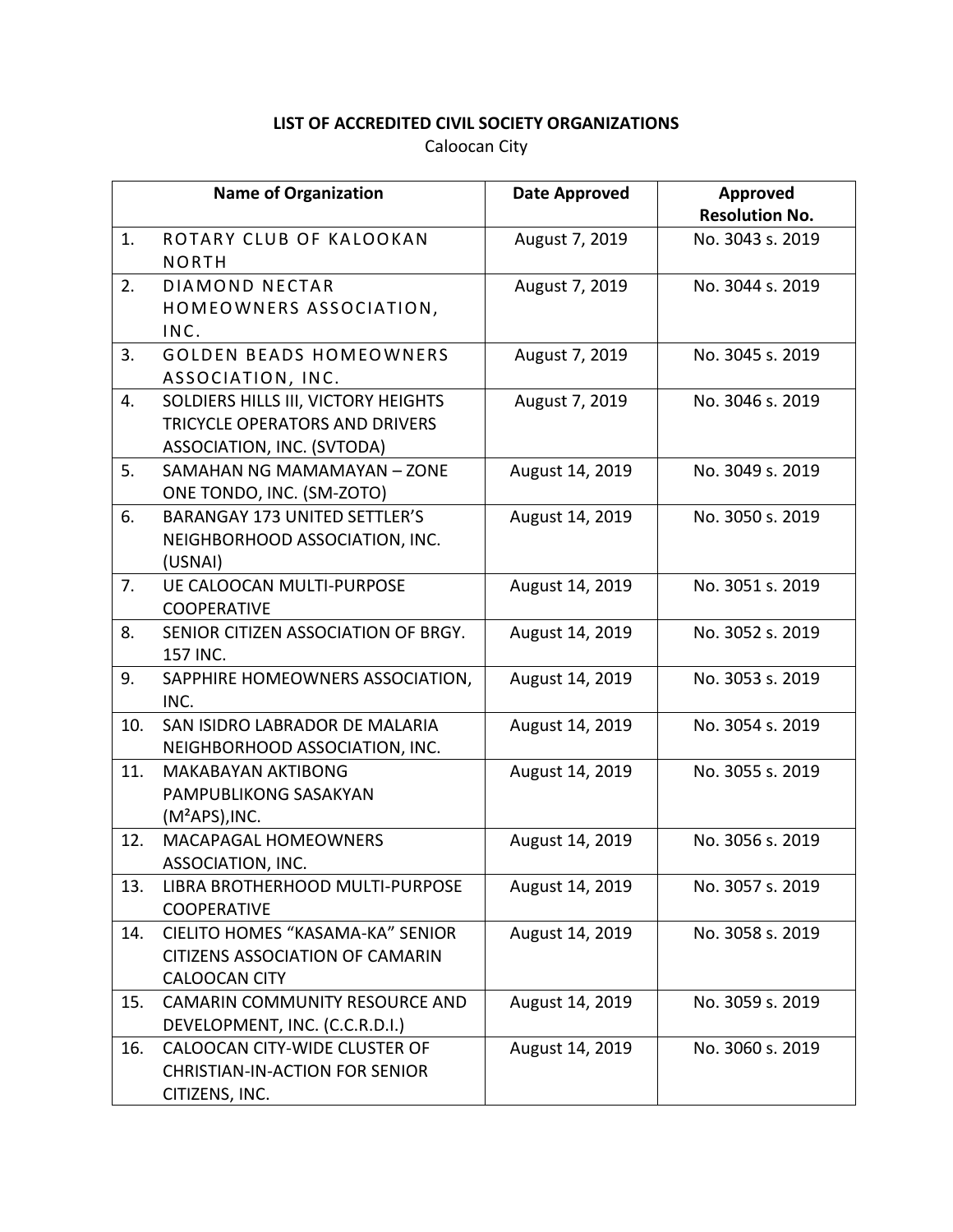|     | <b>Name of Organization</b>            | <b>Date Approved</b> | Approved              |
|-----|----------------------------------------|----------------------|-----------------------|
|     |                                        |                      | <b>Resolution No.</b> |
| 17. | <b>BRILLANT STONE VILLE HOMEOWNERS</b> | August 14, 2019      | No. 3061 s. 2019      |
|     | ASSOCIATION, INC.                      |                      |                       |
| 18. | <b>BRILLANT STONE VILLAGE</b>          | August 14, 2019      | No. 3062 s. 2019      |
|     | HOMEOWNERS ASSOCIATION, INC.           |                      |                       |
| 19. | <b>BARRINNA HOMEOWNERS</b>             | August 14, 2019      | No. 3063 s. 2019      |
|     | ASSOCIATION, INC.                      |                      |                       |
| 20. | SAVE THE CHILDREN PHILIPPINES (SCP),   | August 14, 2019      | No. 3064 s. 2019      |
|     | INC.                                   |                      |                       |
| 21. | FIRE ALERT RESCUE ADVANCED             | August 22, 2019      | No. 3067 s. 2019      |
|     | COMMUNICATION. INC. (FARAC)            |                      |                       |
| 22. | KATAGUMPAYANG PANGKABUHAYAN            | August 22, 2019      | No. 3068 s. 2019      |
|     | NG ASOSASYON SA SITIO GITNA PHASE 2,   |                      |                       |
|     | INC.                                   |                      |                       |
| 23. | NAGSAMBA HOMEOWNWERS                   | August 22, 2019      | No. 3069 s. 2019      |
|     | ASSOCIATION, INC.                      |                      |                       |
| 24. | <b>MAPS TRANSPORT SERVICES</b>         | August 22,2019       | No. 3070 s. 2019      |
|     | COOPERATIVE (MAPSTRANSCO)              |                      |                       |
| 25. | KATATAGANG PAGKAKAISA NG               | August 22, 2019      | No. 3071 s. 2019      |
|     | PAMAYANAN HOMEOWNERS                   |                      |                       |
|     | <b>ASSOCIATION (KPP-HOA)</b>           |                      |                       |
| 26. | <b>KALUNGSOD HOMEOWNERS</b>            | August 22, 2019      | No. 3072 s. 2019      |
|     | <b>ASSOCIATION INC. (KHOAI)</b>        |                      |                       |
| 27. | <b>GOOD SAMARITAN HOMEOWNERS</b>       | August 22, 2019      | No. 3073 s. 2019      |
|     | ASSOCIATION, INC.                      |                      |                       |
| 28. | <b>CHURCH BACKYARD OF BARRACKS</b>     | August 22, 2019      | No. 3074 s. 2019      |
|     | HOMEOWNERS ASSOCIATION, INC.           |                      |                       |
| 29. | SAMAHAN NG MGA PAMAYANAN NG            | August 22, 2019      | No. 3075 s. 2019      |
|     | EPIPHANY OFTHE LORD PARISH CREDIT      |                      |                       |
|     | <b>COOPERATIVE</b>                     |                      |                       |
| 30. | <b>CENTER FOR POPULAR EMPOWERMENT</b>  | August 22, 2019      | No. 3076 s. 2019      |
|     | (CPE)                                  |                      |                       |
| 31. | <b>QUEENSVILLE SUBDIVISION</b>         | August 22, 2019      | No. 3077 s. 2017      |
|     | HOMEOWNERS ASSOCIATION, INC.           |                      |                       |
|     | (QSHOAI)                               |                      |                       |
| 32. | <b>BAGONG PAG-ASA ALPHA</b>            | August 22, 2019      | No. 3078 s. 2017      |
|     | HOMEOWNERS ASSOCIATION INC.            |                      |                       |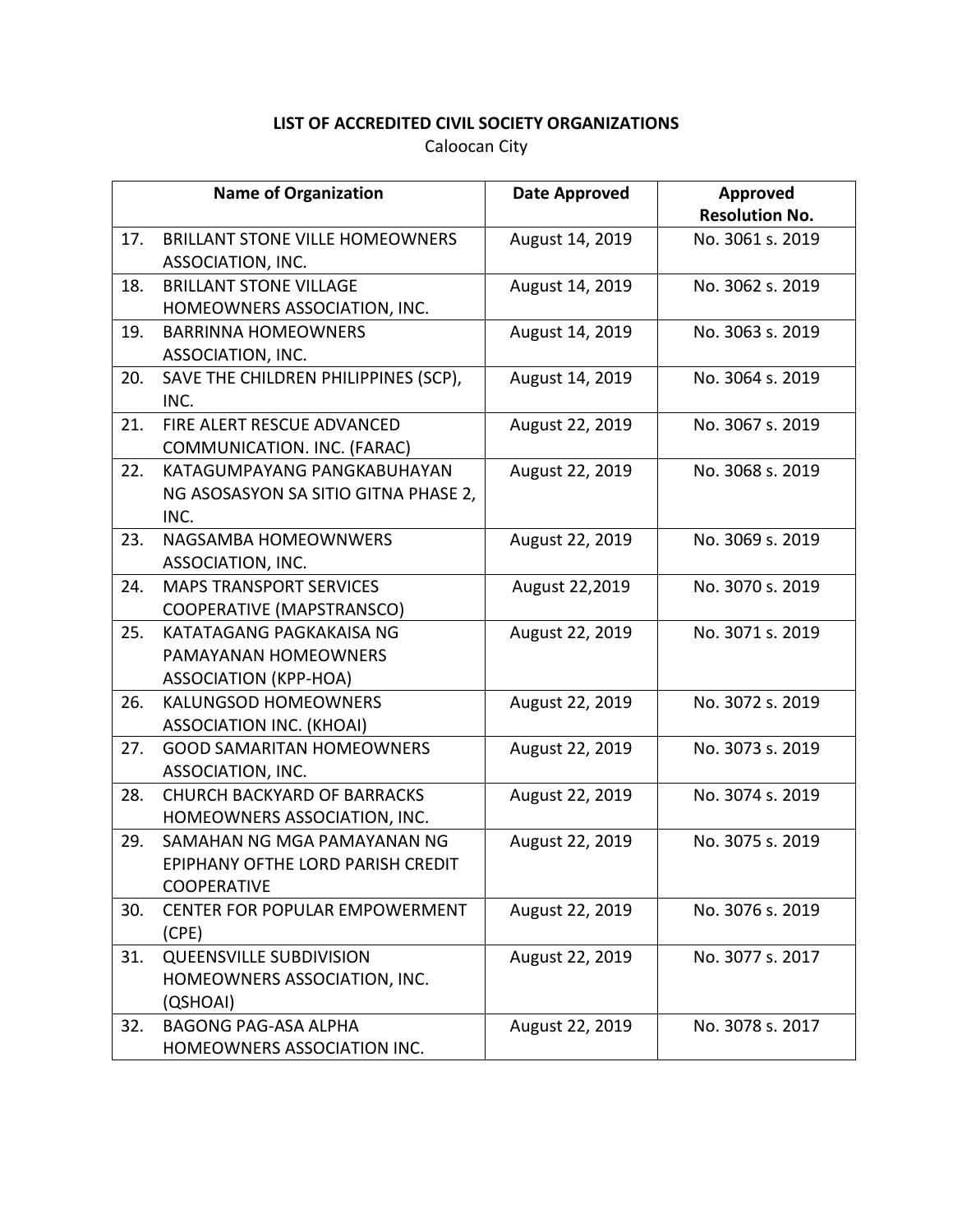|     | <b>Name of Organization</b>                                                                                                                  | <b>Date Approved</b> | Approved<br><b>Resolution No.</b> |
|-----|----------------------------------------------------------------------------------------------------------------------------------------------|----------------------|-----------------------------------|
| 33. | SEÑOR ANTONIO VILLAGE<br>HOMEOWNWERS ASSOCIATION INC.                                                                                        | August 22, 2019      | No. 3079 s. 2019                  |
| 34. | <b>SAN SIMON HOMEOWNERS</b><br>ASSOCIATION, INC.                                                                                             | August 22, 2019      | No. 3080 s. 2019                  |
| 35. | ASSOCIATION OF CONCERNED CITIZENS<br>TOWARDS AN INDEPENDENT VOICE OF<br>THE ELDERS INC.(A.C.C.T.I.V.E.)                                      | August 22, 2019      | No. 3081 s. 2019                  |
| 36. | PHASE 1 ASSOCIATION OF SENIOR<br>CITIZENS (PASEC) / CONFEDERATION OF<br>SENIOR CITIZENS ASSOCIATIONS OF<br>BAGONG SILANG, CALOOCAN CITY INC. | August 22, 2019      | No. 3082 s. 2019                  |
| 37. | SAMAHAN NG ALYANSANG<br>PANGKABUHAYAN INC.                                                                                                   | August 22, 2019      | No. 3083 s. 2019                  |
| 38. | <b>INCLUSIVE EDUCATION COMMUNITY</b><br>SUPPORT NETWORK OF CALOOCAN CITY<br>INC.                                                             | August 22, 2019      | No. 3084 s. 2019                  |
| 39. | SAMBAYANIHAN PEOPLE'S VILLAGE<br>HOMEOWNERS ASSOCIATION INC.<br>(SAPVIHAI)                                                                   | August 22, 2019      | No. 3085 s. 2019                  |
| 40. | D' FIRST LABEA NEIGHBORHOOD<br>ASSOCIATION, INC.                                                                                             | August 22, 2019      | No. 3086 s. 2019                  |
| 41. | SAMAHANG MAGKAKAPITBAHAY (Urban<br>Poor) SIMEON IGNACIO ST.<br><b>HOMEOWNERS ASSOCIATION</b>                                                 | August 22, 2019      | No. 3087 s. 2019                  |
| 42. | STAIRWAY FOUNDATION INC.                                                                                                                     | August 22, 2019      | No. 3088 s. 2019                  |
| 43. | SAMAHAN NG MGA NANAY NG JULIAN<br>FELIPE, INC.                                                                                               | August 22, 2019      | No. 3089 s. 2019                  |
| 44. | SUNRISER WHISPERING SENIOR CITIZENS<br>ASSOCIATION INC. (SWSCA)                                                                              | August 22, 2019      | No. 3090 s. 2019                  |
| 45. | <b>BIRHEN NG LOURDES PARISH</b><br>DEVELOPMENT COOPERATIVE                                                                                   | August 22, 2019      | No. 3091 s. 2019                  |
| 46. | <b>BUKLOD PAGKAKAISA NG MAHIHIRAP SA</b><br>BAGONG SILANG INC. (B.P.M.B.S.)                                                                  | August 28, 2019      | No. 3094 s. 2019                  |
| 47. | NAGKAKAISANG MAGKAKAPITBAHAY NG<br>TULLAHAN ROAD (NMTR) INC.                                                                                 | August 28, 2019      | No. 3095 s. 2019                  |
| 48. | <b>TAGUMPAY HOMEOWNERS</b><br>ASSOCIATION INC.                                                                                               | August 28, 2019      | No. 3096 s. 2019                  |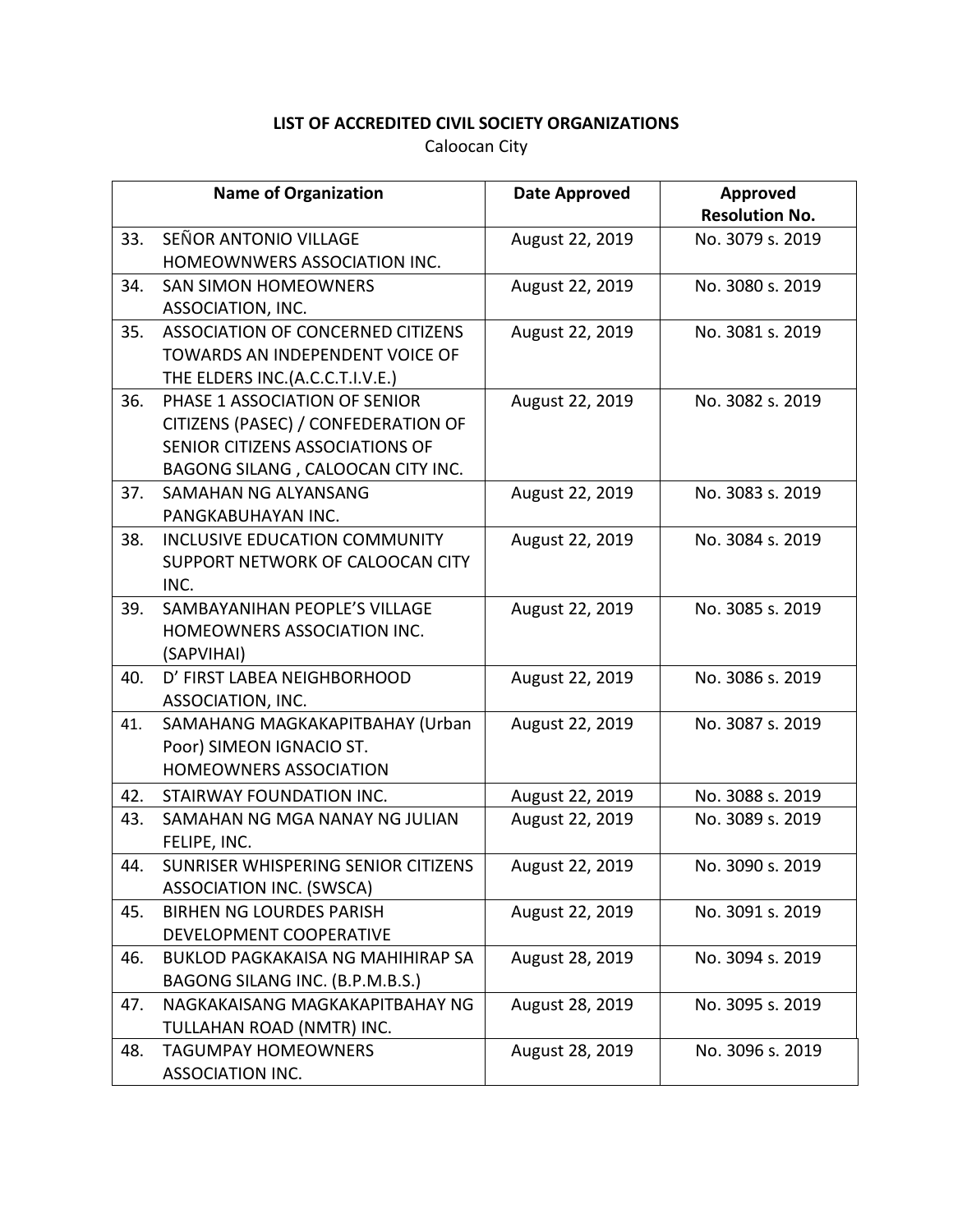|     | <b>Name of Organization</b>                                                                             | <b>Date Approved</b> | Approved<br><b>Resolution No.</b> |
|-----|---------------------------------------------------------------------------------------------------------|----------------------|-----------------------------------|
| 49. | ALYANSANG PANGKABUHAYAN NG MGA<br>BISAYA AT TAGALOG (ALPABISTAG) INC.                                   | August 28, 2019      | No. 3097 s. 2019                  |
| 50. | SACRED HEART MORNING BREEZE<br><b>BALINTAWAK MULTI-PURPOSE</b><br><b>COOPERATIVE</b>                    | August 28, 2019      | No. 3098 s. 2019                  |
| 51. | SAMAHAN SA CAMARIN SENIOR CITIZEN<br>INC. (S.C.S.C.)                                                    | August 28, 2019      | No. 3099 s. 2019                  |
| 52. | <b>MALARIA HOMEOWNERS ASSOCIATION</b><br>INC.                                                           | August 28, 2019      | No. 3100 s. 2019                  |
| 53. | DEL REY VILLE II HOMEOWNERS<br>ASSOCIATION INC.                                                         | August 28, 2019      | No. 3101 s. 2019                  |
| 54. | <b>CAMARIN GOLDEN HOMES</b><br>HOMEOWNERS ASSOCIATION INC.                                              | August 28, 2019      | No. 3102 s. 2019                  |
| 55. | SOLDIERS HILLS EAST WEST<br>MIRAMONTE TRICYCLE OPERATORS AND<br>DRIVERS ASSOCIATION (SHEWMTODA)<br>INC. | August 28, 2019      | No. 3103 s. 2019                  |
| 56. | STO. NIÑO KAPITBAHAYAN ASSOCIATION<br>INC.                                                              | August 28, 2019      | No. 3104 s. 2019                  |
| 57. | MARALITANG ALYANSA,<br>MAGPAKATATAG AT MANLABAN SA<br>YUMAYABONG ATAKE NG<br>NAGSASAMANTALA (MAMAMAYAN) | August 28, 2019      | No. 3105 s. 2019                  |
| 58. | FEDERATION OF SENIOR CITIZENS OF<br><b>BRGY. 174 INC.</b>                                               | August 28, 2019      | No. 3106 s. 2019                  |
| 59. | <b>BARANGAY BAESA-160 SENIOR CITIZEN</b><br>ASSOCIATION INC.                                            | August 28, 2019      | No. 3107 s. 2019                  |
| 60. | <b>BARANGAY 161 SENIOR CITIZENS</b><br><b>ASSOCIATION INC. (BASCA-161)</b>                              | August 28, 2019      | No. 3108 s. 2019                  |
| 61. | <b>NEWLY FRIENDS HOMEOWNERS</b><br>ASSOCIATION INC.                                                     | August 28, 2019      | No. 3109 s. 2019                  |
| 62. | BRGY. 167 URBAN POOR ASSOCIATION<br>INC.                                                                | August 28, 2019      | No. 3110 s. 2019                  |
| 63. | SENIOR CITIZENS ASSOCIATION OF BRGY.<br>174 INC.                                                        | August 28, 2019      | No. 3111 s. 2019                  |
| 64. | SAMAHANG NAGKAKAISA NG KAMARIN<br>INC. (SNKI)                                                           | August 28, 2019      | No. 3112 s. 2019                  |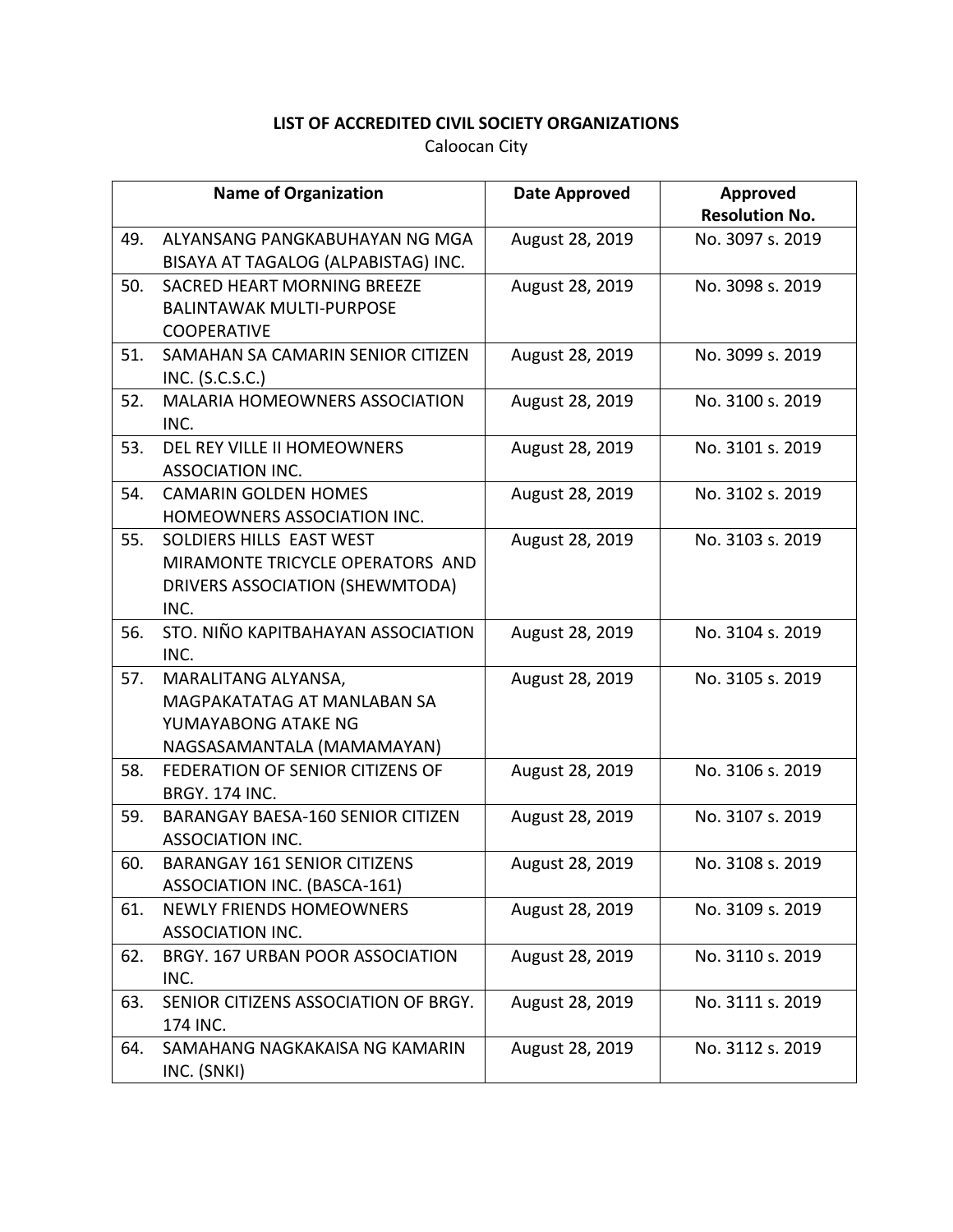|     | <b>Name of Organization</b>              | <b>Date Approved</b> | Approved              |
|-----|------------------------------------------|----------------------|-----------------------|
|     |                                          |                      | <b>Resolution No.</b> |
| 65. | MILAGROSA HOMEOWNERS<br>ASSOCIATION INC. | August 28, 2019      | No. 3113 s. 2019      |
|     |                                          |                      |                       |
| 66. | DOÑA ANA HOMEOWNERS                      | August 28, 2019      | No. 3114 s. 2019      |
|     | ASSOCIATION INC.                         |                      |                       |
| 67. | LUCKYVILLE HOMEOWNERS                    | August 28, 2019      | No. 3115 s. 2019      |
|     | ASSOCIATION INCORPORATED                 |                      |                       |
| 68. | EAST LIBIS HOMEOWNERS ASSOCIATION        | August 28, 2019      | No. 3116 s. 2019      |
|     | INC.                                     |                      |                       |
| 69. | SAN ISIDRO LABRADOR DE MALARIA           | August 28, 2019      | No. 3117 s. 2019      |
|     | COOPERATIVE<br><b>CREDIT</b>             |                      |                       |
| 70. | <b>GUARDIANS HAKBANG SA KINABUKASAN</b>  | September 4, 2019    | No. 3118 s. 2019      |
|     | NG PILIPINAS, INC. (GHKPI)               |                      |                       |
| 71. | LEYTE SAMAR RESIDENCE IN METRO           | September 4, 2019    | No. 3119 s. 2019      |
|     | MANILA ORGANIZATION (LESARIMO)           |                      |                       |
|     | INC.                                     |                      |                       |
| 72. | SAMAHAN NG MANININDA SA                  | September 4, 2019    | No. 3120 s. 2019      |
|     | PAMILIHANG BAYAN NG MAYPAJO              |                      |                       |
|     | CALOOCAN CREDIT COOPERATIVE              |                      |                       |
|     | (SAMMOCA-CC)                             |                      |                       |
| 73. | OUR LADY OF PEACE AND GOOD               | September 4, 2019    | No. 3121 s. 2019      |
|     | <b>VOYAGE (OLPGV) COOPERATIVE</b>        |                      |                       |
| 74. | UNITED POPULATION AGAINST                | September 4, 2019    | No. 3122 s. 2019      |
|     | POVERTY, INC.                            |                      |                       |
| 75. | SAGRADA FAMILIA CASTILLONG               | September 4, 2019    | No. 3123 s. 2019      |
|     | BUHANGIN ASSOCIATION, INC.               |                      |                       |
| 76. | SANCAI HOMEOWNERS ASSOCIATION,           | September 4, 2019    | No. 3124 s. 2019      |
|     | INC.                                     |                      |                       |
| 77. | <b>MAGINHAWA HOMEOWNERS</b>              | September 4, 2019    | No. 3125 s. 2019      |
|     | ASSOCIATION, INC.                        |                      |                       |
| 78. | <b>MABUHAY HOMEOWNERS</b>                | September 4, 2019    | No. 3126 s. 2019      |
|     | ASSOCIATION, INC.                        |                      |                       |
| 79. | <b>KAPIT BISIG VILLAGE HOMEOWNERS</b>    | September 4, 2019    | No. 3127 s. 2019      |
|     | ASSOCIATION, INC.                        |                      |                       |
| 80. | KAPITBAHAYAN SA BARRACKS                 | September 4, 2019    | No. 3128 s. 2019      |
|     | HOMEOWNERS ASSOCIATION, INC.             |                      |                       |
| 81. | ALYANSA NG MAMAMAYAN SA                  | September 4, 2019    | No. 3129 s. 2019      |
|     | CALOOCAN HOUSING COOPERATIVE             |                      |                       |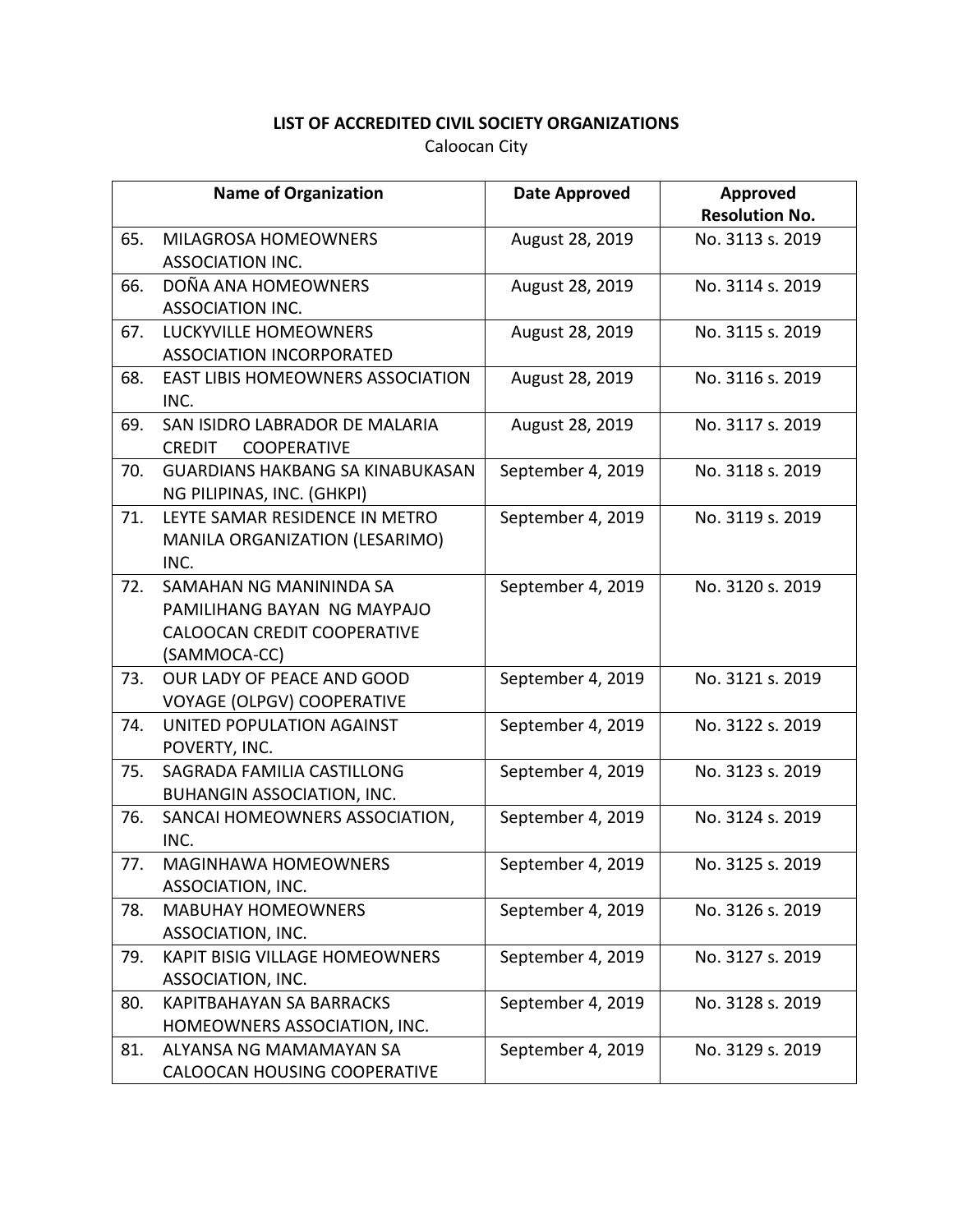|     | <b>Name of Organization</b>        | <b>Date Approved</b> | Approved              |
|-----|------------------------------------|----------------------|-----------------------|
|     |                                    |                      | <b>Resolution No.</b> |
| 82. | TULONG PILIPINAS MOVEMENT INC.     | September 4, 2019    | No. 3130 s. 2019      |
| 83. | FOUNDATION FOR THE DEVELOPMENT     | September 4, 2019    | No. 3131 s. 2019      |
|     | OF URBAN POOR (FDUP) INC.          |                      |                       |
| 84. | <b>WEST BAGONG SILANG TRICYCLE</b> | September 4, 2019    | No. 3132 s. 2019      |
|     | OPERATORS AND DRIVERS ASSOCIATION  |                      |                       |
|     | (WBSTODA) INC.                     |                      |                       |
| 85. | SAMAHAN NG MGA PANGUNAHING         | September 4, 2019    | No. 3133 s. 2019      |
|     | MAMAMAYAN NG PH. 4, BAGONG         |                      |                       |
|     | SILANG, CALOOCAN CITY INC.         |                      |                       |
| 86. | BLOCK 63 HOMEOWNERS ASSOCIATION,   | September 4, 2019    | No. 3134 s. 2019      |
|     | INC.                               |                      |                       |
| 87. | UNITY GOLDEN HOMEOWNERS            | September 4, 2019    | No. 3135 s. 2019      |
|     | ASSOCIATION, INC. (UGHAI)          |                      |                       |
| 88. | LIBERTY NEIGHBORHOOD ASSOCIATION,  | September 4, 2019    | No. 3136 s. 2019      |
|     | INC.                               |                      |                       |
| 89. | SAMBAYANIHAN PEOPLE'S VILLAGE      | September 4, 2019    | No. 3137 s. 2019      |
|     | PHASE III HOMEOWNERS ASSOCIATION   |                      |                       |
|     | INC.(SAPVIHAI)                     |                      |                       |
| 90. | SAMAHAN NG KAWAYANAN               | September 4, 2019    | No. 3138 s. 2019      |
|     | NEIGHBORHOOD ASSOCIATION, INC.     |                      |                       |
| 91. | <b>MORNING STAR HOMEOWNERS</b>     | September 4, 2019    | No. 3139 s. 2019      |
|     | ASSOCIATION, INC.                  |                      |                       |
| 92. | ALPHA PHI OMEGA PHILIPPINES        | September 4, 2019    | No. 3140 s. 2019      |
|     | INCORPORATED,<br>KALOOKAN SOUTH    |                      |                       |
|     | ALUMNI ASSOCIATION (APO-KANKALOO)  |                      |                       |
| 93. | <b>DOLMAR GOLDENHILLS 2</b>        | September 4, 2019    | No. 3141 s. 2019      |
|     | <b>HOMEOWNERS ASSOCIATION</b>      |                      |                       |
| 94. | URDUJA'S GOLDEN AGERS CLUB INC.    | September 4, 2019    | No. 3142 s. 2019      |
|     | (UGACI)                            |                      |                       |
| 95. | <b>HUMANITARIAN INTENTION FOR</b>  | September 4, 2019    | No. 3143 s. 2019      |
|     | <b>COMMUNITY EMPOWERMENT AND</b>   |                      |                       |
|     | REFORM (HI-CER), INC. FOUNDATION   |                      |                       |
| 96. | ALYANSA NG MGA MAMAMAYAN SA        | September 11, 2019   | No. 3146 s. 2019      |
|     | CALOOCAN HOUSING COOPERATIVE 1     |                      |                       |
|     | (AMCHC 1)                          |                      |                       |
| 97. | MIRAMONTE TRICYCLE OPERATORS       | September 11, 2019   | No. 3147 s. 2019      |
|     | AND DRIVERS ASSOCIATION OF         |                      |                       |
|     | CALOOCAN CITY INC.                 |                      |                       |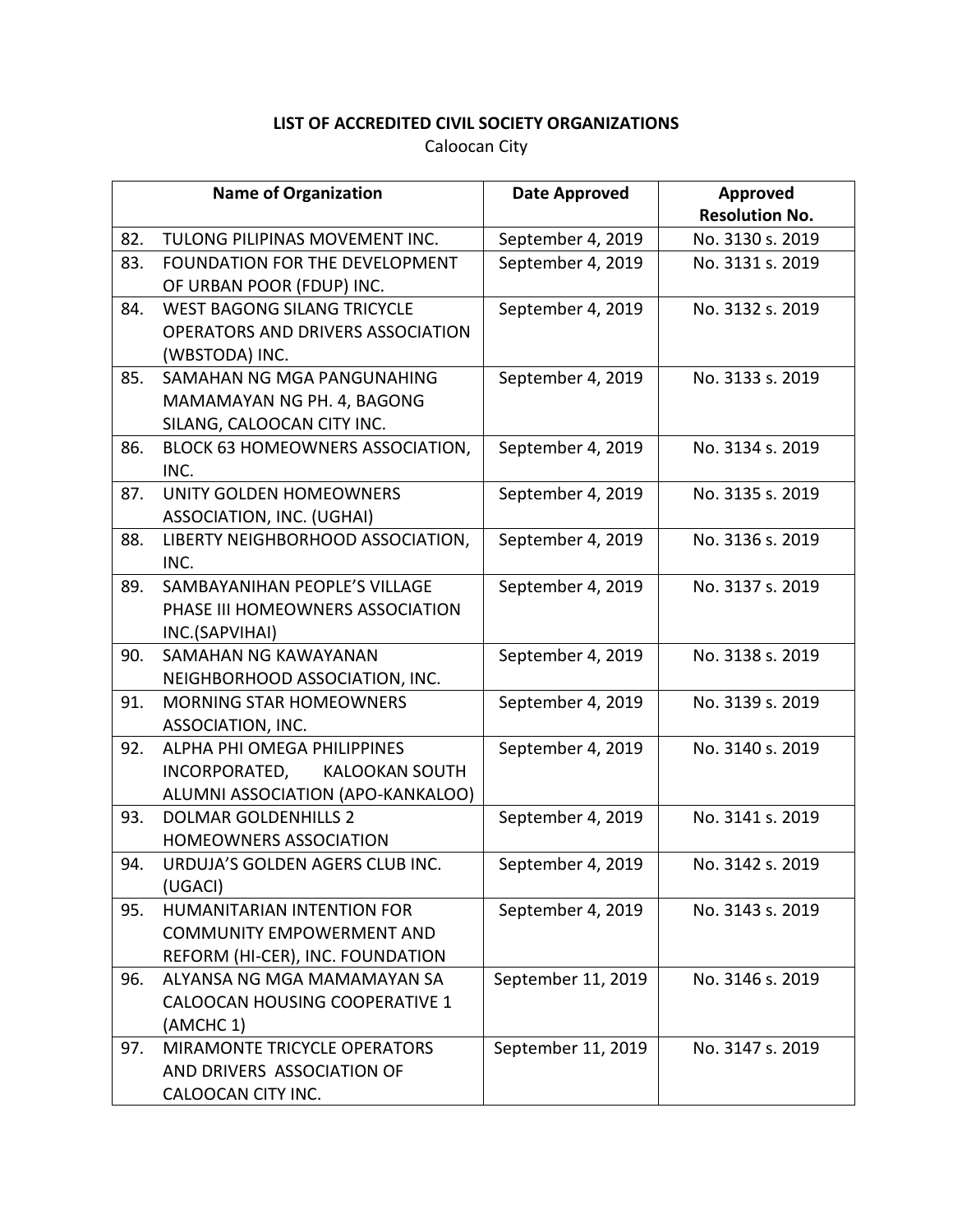|     | <b>Name of Organization</b>             | Date Approved      | Approved              |
|-----|-----------------------------------------|--------------------|-----------------------|
|     |                                         |                    | <b>Resolution No.</b> |
| 98. | REYESVILLE GOLDEN NEIGHBORHOOD          | September 11, 2019 | No. 3148 s. 2019      |
|     | ASSOCIATION, INC.                       |                    |                       |
| 99. | <b>ALMAR SUBDIVISION HOMEOWNERS</b>     | September 11, 2019 | No. 3149 s. 2019      |
|     | ASSOCIATION, INC. (AHSAI)               |                    |                       |
|     | 100. BISIG SAMBAHAYAN AREA-D INC.       | September 11, 2019 | No. 3150 s. 2019      |
|     | 101. AREA-D CAMARIN NEIGHBORHOOD        | September 11, 2019 | No. 3151 s. 2019      |
|     | ASSOCIATION, INC. (ADCNAI)              |                    |                       |
|     | 102. BASICANO TRANSPORT SERVICE &       | September 11, 2019 | No. 3152 s. 2019      |
|     | MULTI-PURPOSE COOPERATIVE               |                    |                       |
|     | (BASICANO)                              |                    |                       |
|     | 103. SAN VICENTE FERRER URBAN           | September 11, 2019 | No. 3153 s. 2019      |
|     | <b>COMMUNITY DEVELOPMENT</b>            |                    |                       |
|     | ASSOCIATION INC. (S.V.F.U.C.D.A.I.)     |                    |                       |
|     | 104. AUGUST FIVE NEIGHBORHOOD           | September 11, 2019 | No. 3154 s. 2019      |
|     | ASSOCIATION (AFNA), INC.                |                    |                       |
|     | 105. BAGONG BARRIO MULTI-PURPOSE        | September 11, 2019 | No. 3155 s. 2019      |
|     | <b>COOPERATIVE</b>                      |                    |                       |
|     | 106. HILLSVIEW VILLAGE HOMEOWNERS       | September 11, 2019 | No. 3156 s. 2019      |
|     | ASSOCIATION, INC.                       |                    |                       |
|     | 107. GOLDLANDHOMES HOUSING              | September 11, 2019 | No. 3157 s. 2019      |
|     | <b>ASSISTANCE FOR COMMUNITY</b>         |                    |                       |
|     | DEVELOPMENT, INC.                       |                    |                       |
|     | 108. COMMUNITY PARTNERS AGAINST CRIME   | September 11, 2019 | No. 3158 s. 2019      |
|     | (COMPAC) INC.                           |                    |                       |
|     | 109. D'UNITED MEGA SENIOR CITIZENS OF   | September 11, 2019 | No. 3159 s. 2019      |
|     | BRGY. 14 CALOOCAN INC.                  |                    |                       |
|     | 110. SAMAHANG PAGKAKAISA NG MGA         | September 11, 2019 | No. 3160 s. 2019      |
|     | TINDERA SA TALIPAPA (SPTT)              |                    |                       |
|     | 111. PUSIT ALLEY STALL OWNERS ASSN.     | September 11, 2019 | No. 3161 s. 2019      |
|     | (PASA) INC                              |                    |                       |
|     | 112. SENIOR CITIZEN- KAMAY MO-KAMAY KO  | September 11, 2019 | No. 3162 s. 2019      |
|     | TULONG TAYO BRGY. 74 INC.               |                    |                       |
|     | 113. ASSOCIATES OF THE URBAN POOR, INC. | September 11, 2019 | No. 3163 s. 2019      |
|     | 114. SANGANDAAN PAJO CALOOCAN CITY      | September 11, 2019 | No. 3164 s. 2019      |
|     | FEDERATION OF PEDICAB OPERATORS &       |                    |                       |
|     | DRIVERS ASSOCIATION (SPCFPODA) INC.     |                    |                       |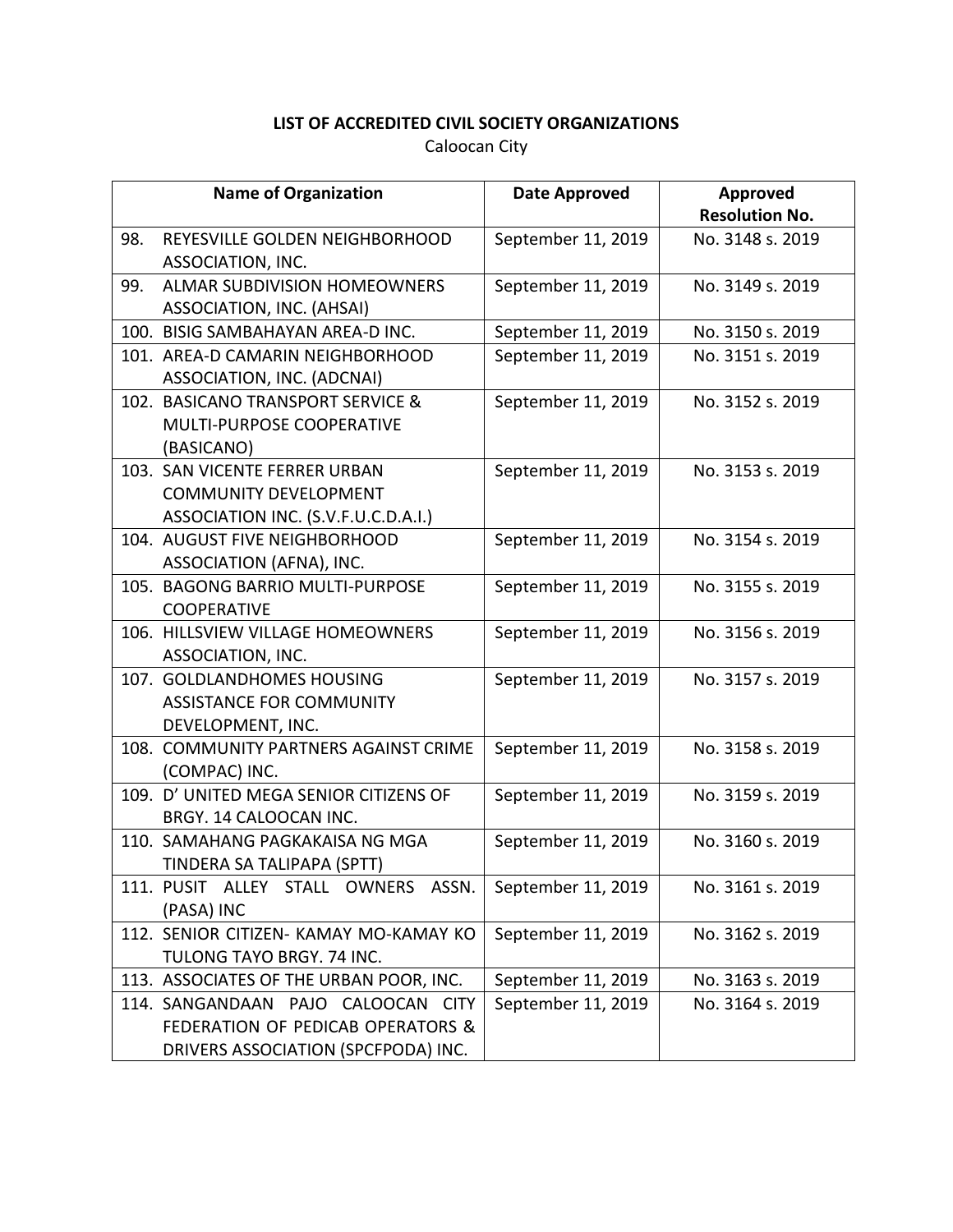| <b>Name of Organization</b>              | Date Approved      | Approved              |
|------------------------------------------|--------------------|-----------------------|
|                                          |                    | <b>Resolution No.</b> |
| 115. SAMAHANG MAGKAKAPITBAHAY NG         | September 18, 2019 | No. 3174 s. 2019      |
| PUROK LALOMA HOMEOWNERS                  |                    |                       |
| ASSOCIATION, INC.                        |                    |                       |
| 116. IBE GACHE HOMEOWNERS                | September 18, 2019 | No. 3175 s. 2019      |
| ASSOCIATION, INC.                        |                    |                       |
| 117. PINAGBUKLOD NG KALOOKAN BATCH II    | September 18, 2019 | No. 3176 s. 2019      |
| HOMEOWNERS ASSOCIATION, INC.             |                    |                       |
| 118. ST. JOSEPH SENIOR CITIZENS OF BRGY. | September 18, 2019 | No. 3177 s. 2019      |
| 186 ASSOCIATION INC.                     |                    |                       |
| 119. PHASE III F1 E1 KAUNLARAN VILLAGE   | September 18, 2019 | No. 3178 s. 2019      |
| HOMEOWNERS ASSOCIATION, INC.             |                    |                       |
| 120. DEL MUNDO VILLAGE HOMEOWNERS        | September 18, 2019 | No. 3179 s. 2019      |
| ASSOCIATION INC.                         |                    |                       |
| 121. KUPANG HINIRANG HOMEOWNERS          | September 18, 2019 | No. 3180 s. 2019      |
| ASSOCIATION INC.                         |                    |                       |
| 122. LOWER CALAMANSIAN HOMEOWNERS        | September 18, 2019 | No. 3181 s. 2019      |
| ASSOCIATION, INC.                        |                    |                       |
| 123. BALAY REHABILITATION CENTER, INC.   | September 18, 2019 | No. 3182 s. 2019      |
| 124. PACKAGES II EXCESS                  | September 18, 2019 | No. 3183 s. 2019      |
| LOTNEIGHBORHOOD ASSOCIATION, INC.        |                    |                       |
| (PELNAI)                                 |                    |                       |
| 125. BAHAY AT LUPA PARA SA               | September 18, 2019 | No. 3185 s. 2019      |
| MANGGAGAWA NG ALTERNATIBONG              |                    |                       |
| <b>INSTITUSYON VILLAGE HOMEOWNERS</b>    |                    |                       |
| ASSOCIATION, INC., PHASE II              |                    |                       |
| 126. SALVATION HOMEOWNERS                | September 18, 2019 | No. 3186 s. 2019      |
| ASSOCIATION, INC.                        |                    |                       |
| 127. KABALIKAT NG QUISUMBING             | September 18, 2019 | No. 3187 s. 2019      |
| HOMEOWNERS ASSOCIATION, INC.             |                    |                       |
| (FORMERLY KABALIKAT NG QUISUMBING        |                    |                       |
| ASSOCIATION, INC.)                       |                    |                       |
| 128. ALLIANCE OF PWD IN CALOOCAN CITY,   | September 18, 2019 | No. 3188 s. 2019      |
| INC.                                     |                    |                       |
| 129. BARANGAY 8- PINAGKAISANG SENIOR     | September 18, 2019 | No. 3189 s. 2019      |
| <b>CITIZENS ASSOCIATION- DIST. 2</b>     |                    |                       |
| CALOOCAN CITY INC.                       |                    |                       |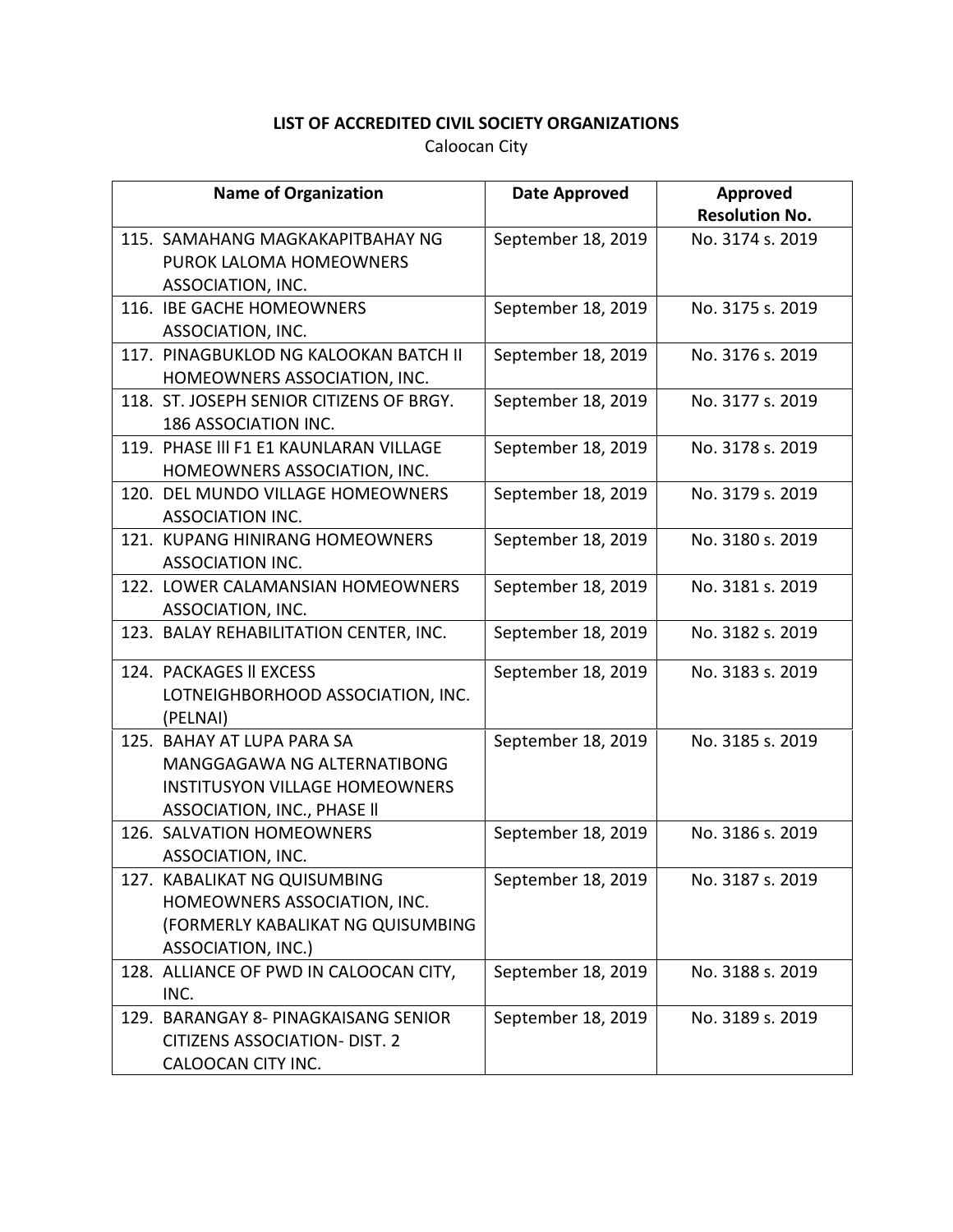| <b>Name of Organization</b>                                                                      | Date Approved      | Approved<br><b>Resolution No.</b> |
|--------------------------------------------------------------------------------------------------|--------------------|-----------------------------------|
| 130. GOD'S ORDAINED FOUNDATION INC.                                                              | September 18, 2019 | No. 3190 s. 2019                  |
| 131. CALOOCAN CITY FILIPINO-CHINESE<br><b>CHAMBER OF COMMERCE INC.</b>                           | September 18, 2019 | No. 3191 s. 2019                  |
| 132. ALLIANCE IN COMMUNICATION AND<br><b>EMERGENCY RESCUE (ACER)</b>                             | September 18, 2019 | No. 3192 s. 2019                  |
| 133. HERITAGE SENIOR CITIZEN                                                                     | September 25, 2019 | No. 3193 s. 2019                  |
| 134. DIVINE LAND CALAMANSIAN<br>HOMEOWNERS' ASSOCIATION, INC.                                    | September 25, 2019 | No. 3194 s. 2019                  |
| 135. SOLO PARENT'S BRGY. 177<br>ASSOCIATION INC.                                                 | September 25, 2019 | No. 3195 s. 2019                  |
| 136. KABATUHAN VILLAGERS ASSOCIATION<br>INC.                                                     | September 25, 2019 | No. 3196 s. 2019                  |
| 137. GABAY AT PAG-ASA SR. JR. CITIZENS INC.                                                      | September 25, 2019 | No. 3197 s. 2019                  |
| 138. NOVALICHES-BALINTAWAK-<br><b>BLUMENTRITT TRANSPORT</b><br><b>COOPERATIVE (NOBABLUM TC)</b>  | September 25, 2019 | No. 3198 s. 2019                  |
| 139. LLANO HILLS HOMEOWNERS<br>ASSOCIATION, INC.                                                 | September 25, 2019 | No. 3199 s. 2019                  |
| 140. CELINA HOMES HOMEOWNERS<br>ASSOCIATION, INC.                                                | September 25, 2019 | No. 3200 s. 2019                  |
| 141. BARANGAY 185 SENIOR CITIZENS<br>ASSOCIATION INCORPORATED                                    | September 25, 2019 | No. 3201 s. 2019                  |
| 142. VILLA CAMPO HOMEOWNERS<br>ASSOCIATION, INC. (VILLA CAMPO HOAI)                              | September 25, 2019 | No. 3202 s. 2019                  |
| 143. KAMANLALAKBAY NEIGHBORHOOD<br>ASSOCIATION (KNAI) INC.                                       | September 25, 2019 | No. 3203 s. 2019                  |
| 144. STA. QUITERIA-BLUMENTRITT JEEPNEY<br>OPERATORS AND DRIVERS ASSOCIATION<br>(SQBJODA)         | September 25, 2019 | No. 3204 s. 2019                  |
| 145. ANIMAL PROTECTION OF THE<br>PHILIPPINES AND ENVIRONMENTAL<br>RESCUE SERVICES (MAPPERS) INC. | September 25, 2019 | No. 3205 s. 2019                  |
| 146. CAMARIN MAHOGANY HOMEOWNERS<br>ASSOCIATION, INC.                                            | September 25, 2019 | No. 3206 s. 2019                  |
| 147. UNION WORKERS VILLAGE<br>HOMEOWNERS ASSOCIATION, INC.                                       | September 25, 2019 | No. 3207 s. 2019                  |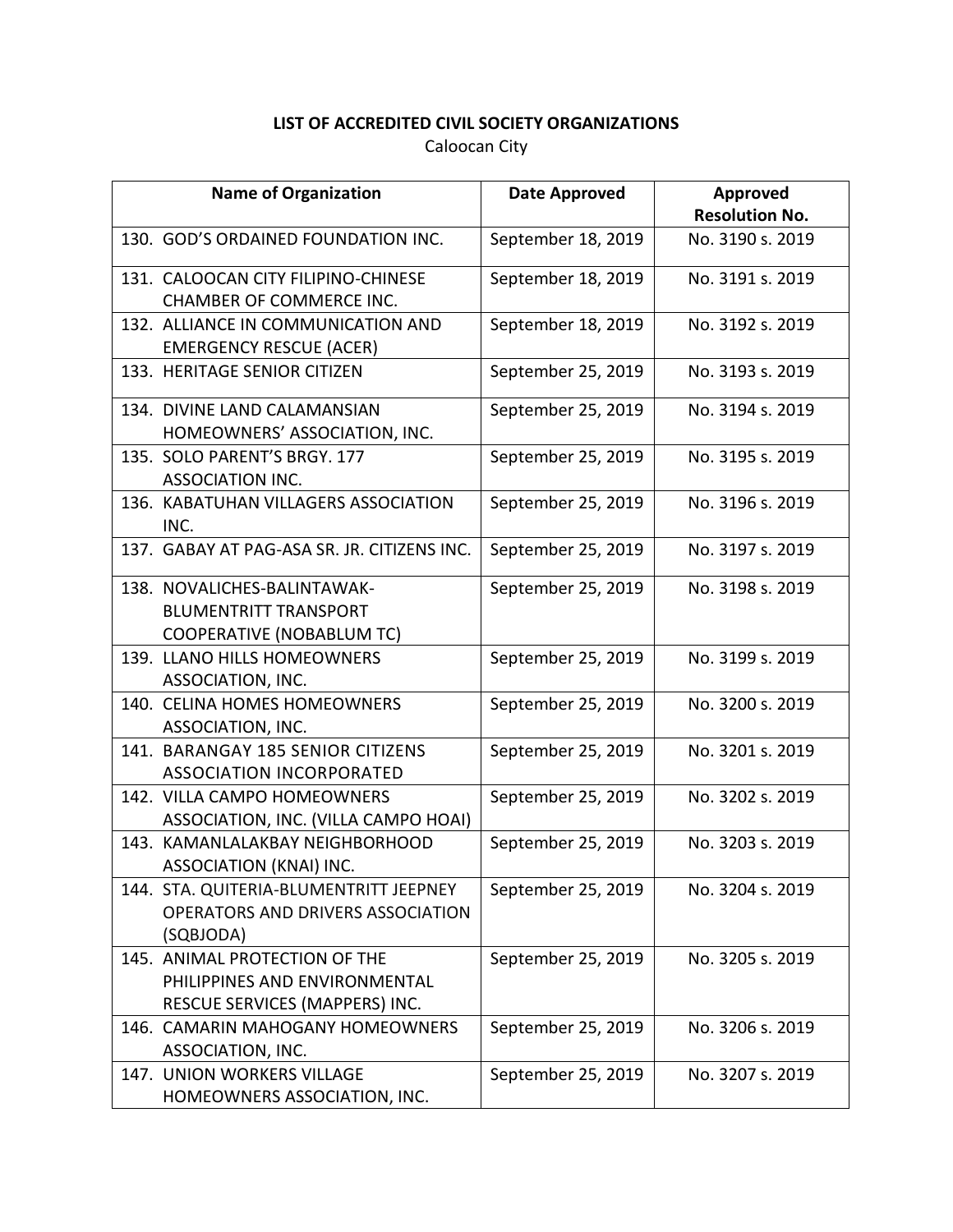| <b>Name of Organization</b>                                                                                        | <b>Date Approved</b> | Approved<br><b>Resolution No.</b> |
|--------------------------------------------------------------------------------------------------------------------|----------------------|-----------------------------------|
| 148. CAMARIN BALIKATAN COMMUNITY<br>ASSOCIATION INC. (CABACAI)                                                     | September 25, 2019   | No. 3208 s. 2019                  |
| 149. NPC CONGRESS NEIGHBORHOOD<br><b>ASSOCIATION INC. (NBHA)</b>                                                   | September 25, 2019   | No. 3209 s. 2019                  |
| 150. BAGONG SILANG, CALOOCAN CITY,<br>INC./NAGKAKAISANG DAMDAMIN NG<br>SENIOR CITIZEN PH. 5, PKG. 3,<br>(N.D.S.C.) | September 25, 2019   | No. 3210 s. 2019                  |
| 151. MYESCA SENIOR CITIZENS<br><b>ASSOCIATION</b>                                                                  | September 25, 2019   | No. 3211 s. 2019                  |
| 152. FEDERATION OF SENIOR CITIZENS<br>CALOOCAN NORTH INC. (FSCCANI)                                                | September 25, 2019   | No. 3212 s. 2019                  |
| 153. CENTER FOR URBAN POOR SERVICES,<br>INC. (CUPS)                                                                | September 25, 2019   | No. 3213 s. 2019                  |
| 154. SAMAHANG SINAG ARAW NG CAPITOL<br>PARKLAND, INC. (SSACPI)                                                     | September 25, 2019   | No. 3214 s. 2019                  |
| 155. CAMRES TODA (CAMARIN RESIDENCES<br>TODA) INC.                                                                 | September 25, 2019   | No. 3215 s. 2019                  |
| 156. ST. PAULINE HOMES HOMEOWNERS<br><b>ASSOCIATION INC.</b>                                                       | September 25, 2019   | No. 3216 s. 2019                  |
| 157. UNITY FOR THE PROTECTION OF<br><b>INFORMAL LABOR THROUGH</b><br>COMMUNITY ACTION (UPCA) INC.                  | September 25, 2019   | No. 3217 s. 2019                  |
| 158. TALA HOMEOWNERS ASSOCIATION,<br>INC. (THAI)                                                                   | September 25, 2019   | No. 3218 s. 2019                  |
| 159. NAGKAKAISANG MAMAMAYAN NG<br>PECHAYAN, INC.                                                                   | September 25, 2019   | No. 3219 s. 2019                  |
| 160. GAWA MULTI-PURPOSE COOPERATIVE                                                                                | September 25, 2019   | No. 3220 s. 2019                  |
| 161. BARANGAY 12 SENIOR CITIZENS<br><b>ASSOCIATION INCORPORATED (BSCAI)</b>                                        | September 25, 2019   | No. 3221 s. 2019                  |
| 162. KABABAYAN SENIOR CITIZENS<br><b>ASSOCIATION</b>                                                               | September 25, 2019   | No. 3222 s. 2019                  |
| 163. MAKABAYAN BAGONG SILANG<br>JEEPNEY TRANSPORT SERVICE<br><b>CORPORATION (MBSTSC)</b>                           | October 2, 2019      | No. 3224 s. 2019                  |
| 164. AMPARO TRANSPORT SERVICE<br><b>COOPERATIVE</b>                                                                | October 2, 2019      | No. 3225 s. 2019                  |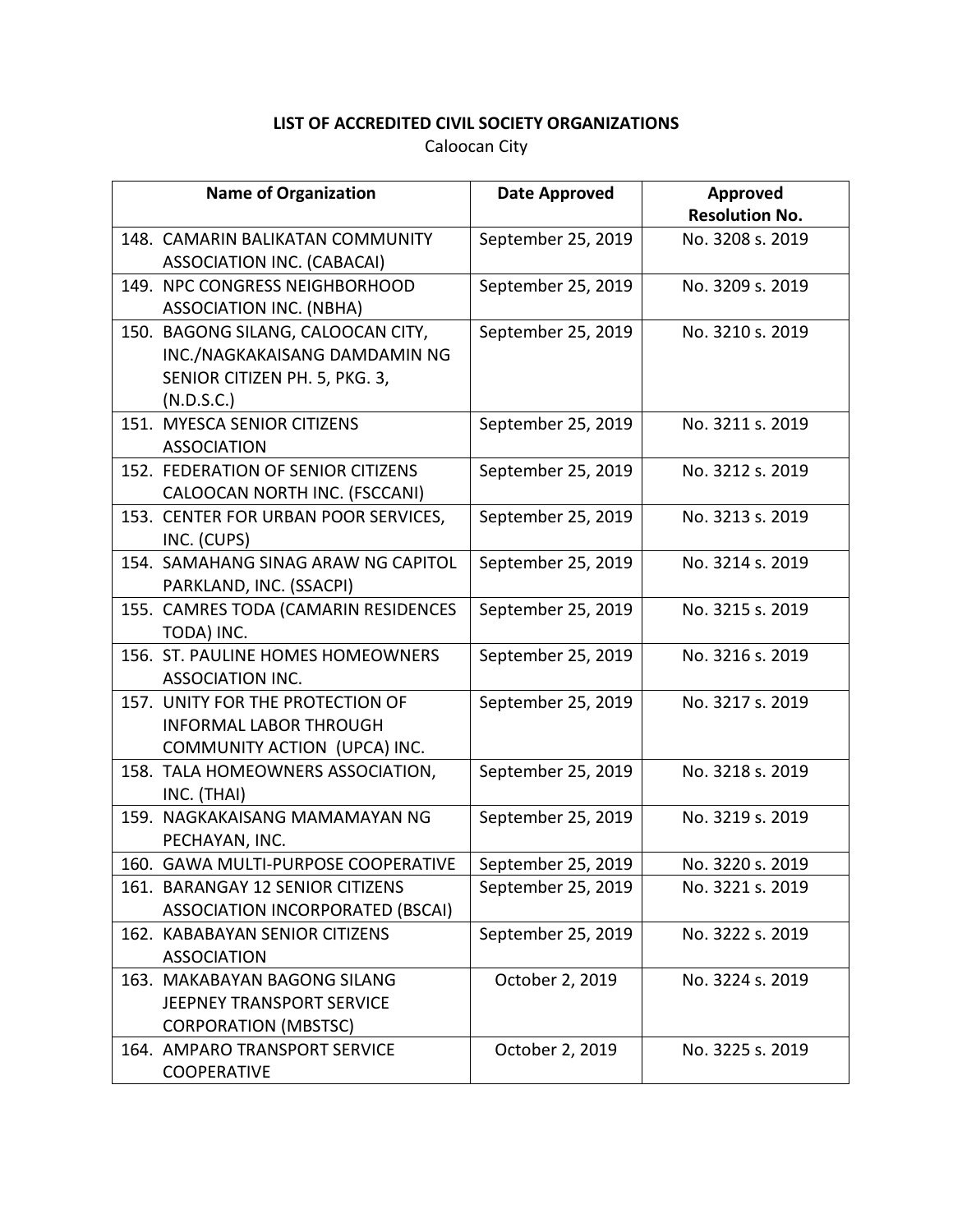| <b>Name of Organization</b>                                                           | <b>Date Approved</b> | Approved<br><b>Resolution No.</b> |
|---------------------------------------------------------------------------------------|----------------------|-----------------------------------|
| 165. CAZANOVA TRANSPORT SERVICE<br><b>COOPERATIVE</b>                                 | October 2, 2019      | No. 3226 s. 2019                  |
| 166. SACRED HEART OF JESUS CREDIT<br><b>COOPERATIVE (SHJCC)</b>                       | October 2, 2019      | No. 3227 s. 2019                  |
| 167. SAGRADA FAMILIA MULTI-PURPOSE<br><b>COOPERATIVE</b>                              | October 2, 2019      | No. 3228 s. 2019                  |
| 168. KALINGA PARA SA PAG-UNLAD NG<br>KOMUNIDAD INC.                                   | October 2, 2019      | No. 3229 s. 2019                  |
| 169. SNAP CAMANAVA CREDIT<br><b>COOPERATIVE</b>                                       | October 2, 2019      | No. 3230 s. 2019                  |
| 170. FLORES SPRING VILLE HOMEOWNERS<br>ASSOCIATION INC.                               | October 2, 2019      | No. 3230 s. 2019                  |
| 171. MIRA NORTH HOMEOWNERS<br>ASSOCIATION, INC.                                       | October 2, 2019      | No. 3231 s. 2019                  |
| 172. SITIO 7 HOMEOWNERS' ASSOCIATION,<br>INC.                                         | October 2, 2019      | No. 3233 s. 2019                  |
| 173. SENOR ANTONIO VILLAGE<br>HOMEOWNERS' ASSOCIATION, INC.<br><b>PHASE II</b>        | October 2, 2019      | No. 3234 s. 2019                  |
| 174. STO. TOMAS VILLAGE NO. 7<br><b>HOMEOWNERS AND RESIDENTS</b><br>ASSOCIATION, INC. | October 2, 2019      | No. 3235 s. 2019                  |
| 175. BUKLODAN NEIGHBORHOOD<br>ASSOCIATION, INC.                                       | October 2, 2019      | No. 3236 s. 2019                  |
| 176. KAPATIRAN NG MARALITA SA<br>CAMARIN BRGY. 177-178 INC.<br>(KAMASACA)             | October 2, 2019      | No. 3237 s. 2019                  |
| 177. NORTHERN BAYVIEW HILLS<br>HOMEOWNERS ASSOCIATION                                 | October 2, 2019      | No. 3238 s. 2019                  |
| 178. STO. NIÑO WEST MALIGAYA SENIOR<br>CITIZEN ASSOC. CALOOCAN CITY INC.              | October 2, 2019      | No. 3239 s. 2019                  |
| 179. CAMARIN DALANGHITA<br>NEIGHBORHOODASSOCIATION INC.                               | October 8, 2019      | No. 3241 s. 2019                  |
| 180. ST. JOSEPH THE WORKMAN PARISH<br>(SAMPALUKAN) CREDIT COOPERATIVE                 | October 8, 2019      | No. 3242 s. 2019                  |
| 181. MAKAWILI HOMEOWNERS'<br><b>ASSOCIATION, INC.PHASE II</b>                         | October 8, 2019      | No. 3243 s. 2019                  |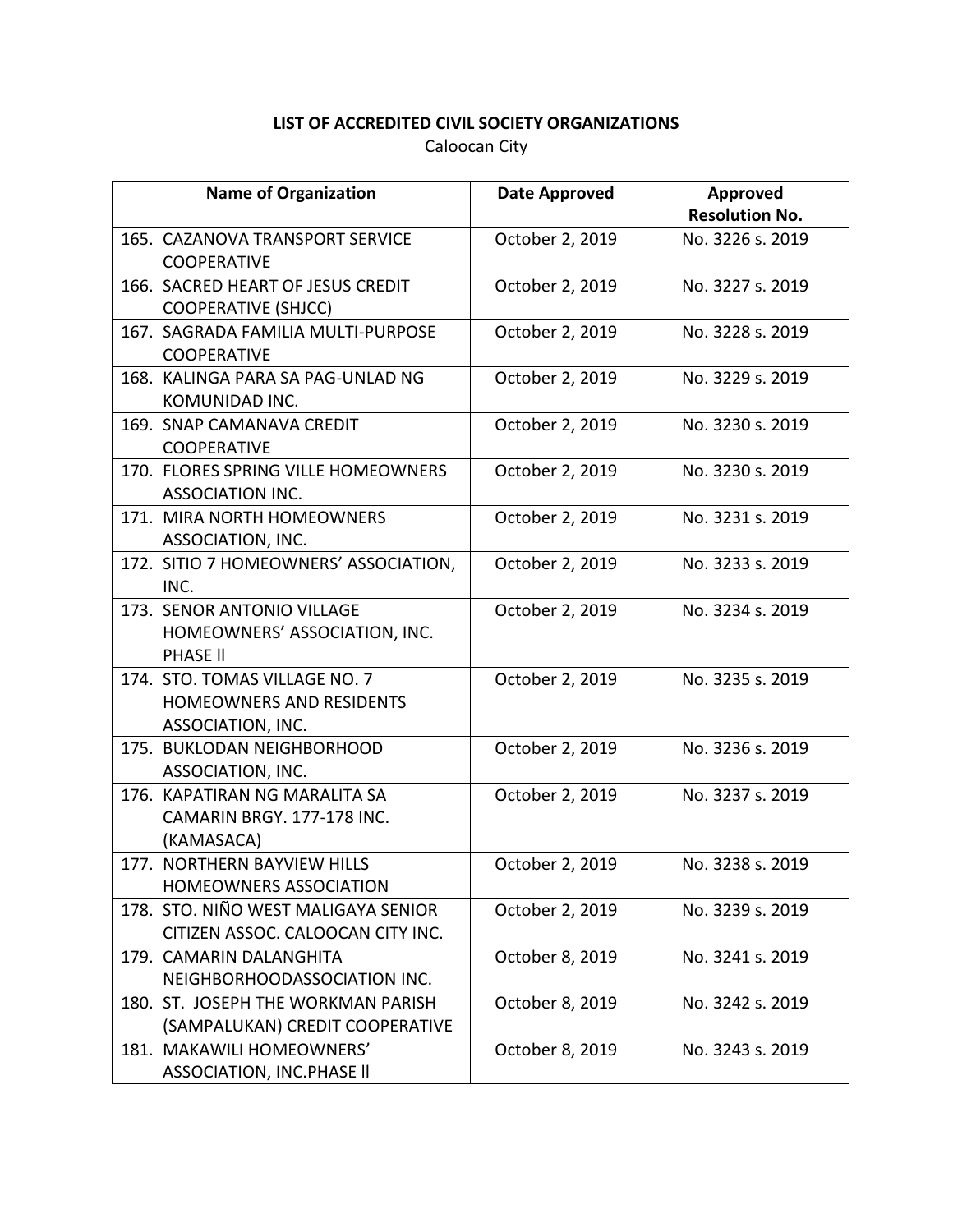| <b>Name of Organization</b>                                       | <b>Date Approved</b> | Approved              |
|-------------------------------------------------------------------|----------------------|-----------------------|
|                                                                   |                      | <b>Resolution No.</b> |
| 182. SAMAHAN NG MANININDA NG 10TH                                 | October 8, 2019      | No. 3244 s. 2019      |
| AVE., CALOOCAN CITY, INC.                                         |                      |                       |
| 183. SAMAHANG MAGKAKAPITBAHAY SA                                  | October 8, 2019      | No. 3245 s. 2019      |
| <b>KAUNLARAN HOMEOWNERS'</b>                                      |                      |                       |
| ASSOCIATION, INC.                                                 |                      |                       |
| 184. REFORM VILLA CRYSTAL                                         | October 8, 2019      | No. 3246 s. 2019      |
| HOMEOWNERS' ASSOCIATION, INC.                                     |                      |                       |
| <b>PH. 1-A</b>                                                    |                      |                       |
| 185. KASALIKA 180 ASSOCIATION INC.                                | October 8, 2019      | No. 3247 s. 2019      |
| 186. SENIOR COMMUNITY, BARANGAY 24                                | October 8, 2019      | No. 3248 s. 2019      |
| <b>NG</b><br>187. SAMAHAN<br>KABABAIHAN<br><b>NA</b>              | October 16, 2019     | No. 3249 s. 2019      |
| NG N<br>BARANGAY-16<br>NAGKAKAISA                                 |                      |                       |
| (SAMAKANA) INC.                                                   |                      |                       |
| 188. PMJPR TODA-PUREGOLD MAYPAJO J.P.                             | October 16, 2019     | No. 3250 s. 2019      |
| <b>TRICYCLES</b><br>BRGY. 33-34<br>RIZAL                          |                      |                       |
| <b>OPERATORS</b><br>AND<br><b>DRIVERS</b>                         |                      |                       |
| ASSOCIATION, INC.                                                 |                      |                       |
| 189. LA<br>FORTEZA<br><b>HOMEOWNERS</b>                           | October 16, 2019     | No. 3251 s. 2019      |
| ASSOCIATION, INC.                                                 |                      |                       |
| 190. GROUP OF UNITY INTERACTIVE ACTION                            | October 16, 2019     | No. 3252 s. 2019      |
| NEIGHBORHOOD ASSOCIATION<br>INC.<br>(GUIA)                        |                      |                       |
| 191. CELINA<br>HOMES <sub>2</sub><br><b>SUBDIVISION</b>           | October 16, 2019     | No. 3253 s. 2019      |
| HOMEOWNERS' ASSOCIATION, INC.                                     |                      |                       |
| 192. SAMAHAN NG MGA NAKAKATANDA NG                                | October 16, 2019     | No. 3254 s. 2019      |
| PHASE 3                                                           |                      |                       |
| <b>SAMAHANG</b><br>193. RECOGNIZING                               | October 16, 2019     | No. 3255 s. 2019      |
| <b>NAKATATANDA SA PUROK 7</b><br><b>NG</b>                        |                      |                       |
| PERPETUAL HELP (SANAKAPPH)                                        |                      |                       |
| 194. CASIMIRO<br>HOMEOWNER'S                                      | October 16, 2019     | No. 3256 s. 2019      |
| ASSOCIATION IN NOVALICHES (CHAIN),                                |                      |                       |
| INC.                                                              |                      |                       |
| 195. FEDERATION<br><b>OF</b><br><b>SENIOR</b><br><b>CITIZENS</b>  | October 16, 2019     | No. 3257 s. 2019      |
| <b>OF</b><br><b>BAGONG</b><br><b>SILANG</b><br><b>ASSOCIATION</b> |                      |                       |
| CALOOCAN CITY INC.                                                |                      |                       |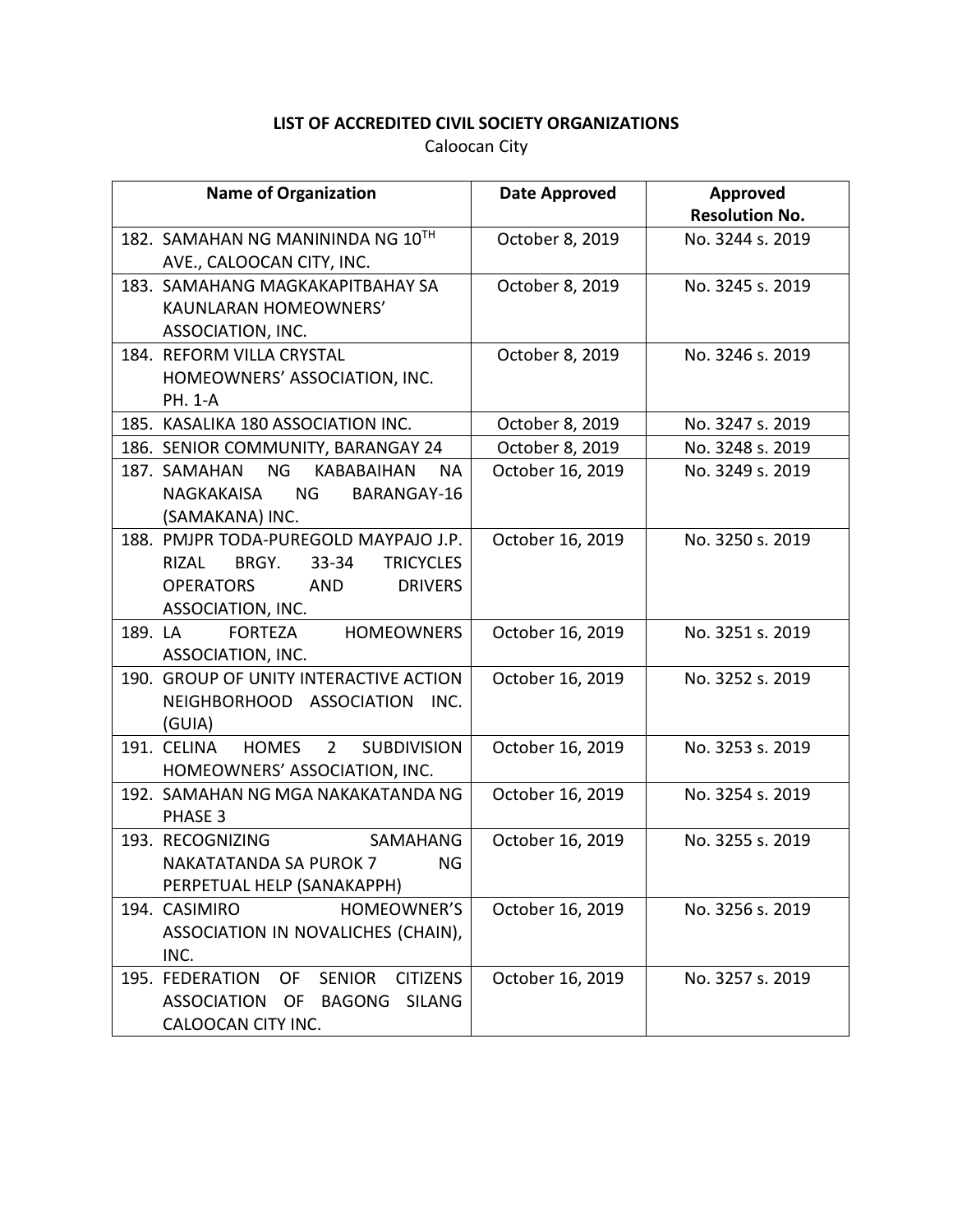| <b>Name of Organization</b>                                      | Date Approved    | Approved              |
|------------------------------------------------------------------|------------------|-----------------------|
|                                                                  |                  | <b>Resolution No.</b> |
| 196. PHILIPPINE CHAMBER OF COMMERCE                              | October 16, 2019 | No. 3258 s. 2019      |
| AND INDUSTRY - CALOOCAN INC.                                     |                  |                       |
| (PCCI)                                                           |                  |                       |
| 197. PARISH<br>PASTORAL COUNCIL-SANTO<br>NIÑO DE CONGRESO PARISH | October 16, 2019 | No. 3259 s. 2019      |
| 198. PROJECT TERESA INC.                                         | October 22, 2019 | No. 3270 s. 2019      |
| 199. UPPER LITTLE<br><b>BAGUIO</b><br><b>ALLIANCE</b>            | October 22, 2019 | No. 3271 s. 2019      |
| NEIGHBORHOOD ASSOCIATION BRGY.                                   |                  |                       |
| 180 (ULBANA) INC.                                                |                  |                       |
| 200. ANA MARIA HEIGHTS HOMEOWNERS                                | October 22, 2019 | No. 3272 s. 2019      |
| ASSOCIATION, INC.                                                |                  |                       |
| 201. PEDERATION<br>NG N<br><b>MARALITANG</b>                     | October 22, 2019 | No. 3273 s. 2019      |
| NAKATATANDA INC.                                                 |                  |                       |
| 202. PETCHAYAN<br>CAMARIN<br>CALOOCAN                            | October 22, 2019 | No. 3274 s. 2019      |
| NEIGHBORHOOD ASSN. (PECANA), INC.                                |                  |                       |
| 203. STA. CRUZ 2003 NEIGHBORHOOD ASSN.                           | October 22, 2019 | No. 3275 s. 2019      |
| INC.                                                             |                  |                       |
| 204. MALAYA URBAN POOR ASSOCIATION,                              | October 22, 2019 | No. 3276 s. 2019      |
| CAMARIN, KALOOCAN, INC.                                          |                  |                       |
| 205. SAPILARA LOWER HOMEOWNERS                                   | November 6, 2019 | No. 3281 s. 2019      |
| ASSOCIATION, INC.                                                |                  |                       |
| <b>GROVE</b><br>206. GRAND<br>WALNUT                             | November 6, 2019 | No. 3282 s. 2019      |
| HOMEOWNERS ASSOCIATION INC.                                      |                  |                       |
| NG N<br>NAGKAKAISANG<br>207. SAMAHAN                             | November 6, 2019 | No. 3283 s. 2019      |
| MAMAMAYAN NG MIRAMONTE INC.                                      |                  |                       |
| 208. BAGONG SILANG JUNKSHOP CREDIT                               | November 6, 2019 | No. 3284 s. 2019      |
| <b>COOPERATIVE</b>                                               |                  |                       |
| 209. KALOOKAN CITY DENTAL CHAPTER, AS                            | November 6, 2019 | No. 3285 s. 2019      |
| A PROFESSIONAL GROUP                                             |                  |                       |
| 210. DEPARTMENT<br>OF<br><b>EDUCATION</b>                        | November 6, 2019 | No. 3286 s. 2019      |
| <b>NATIONAL</b><br><b>EMPLOYEES</b><br><b>UNION</b>              |                  |                       |
| (CALOOCAN CHAPTER)                                               |                  |                       |
| 211. CALOOCAN CULTURAL<br><b>TOURISM</b><br>&                    | November 6, 2019 | No. 3287 s. 2019      |
| FOUNDATION INC.                                                  |                  |                       |
| <b>PLASTICS</b><br><b>INDUSTRY</b><br>212. PHILIPPINE            | November 6, 2019 | No. 3288 s. 2019      |
| ASSOCIATION, INC.                                                |                  |                       |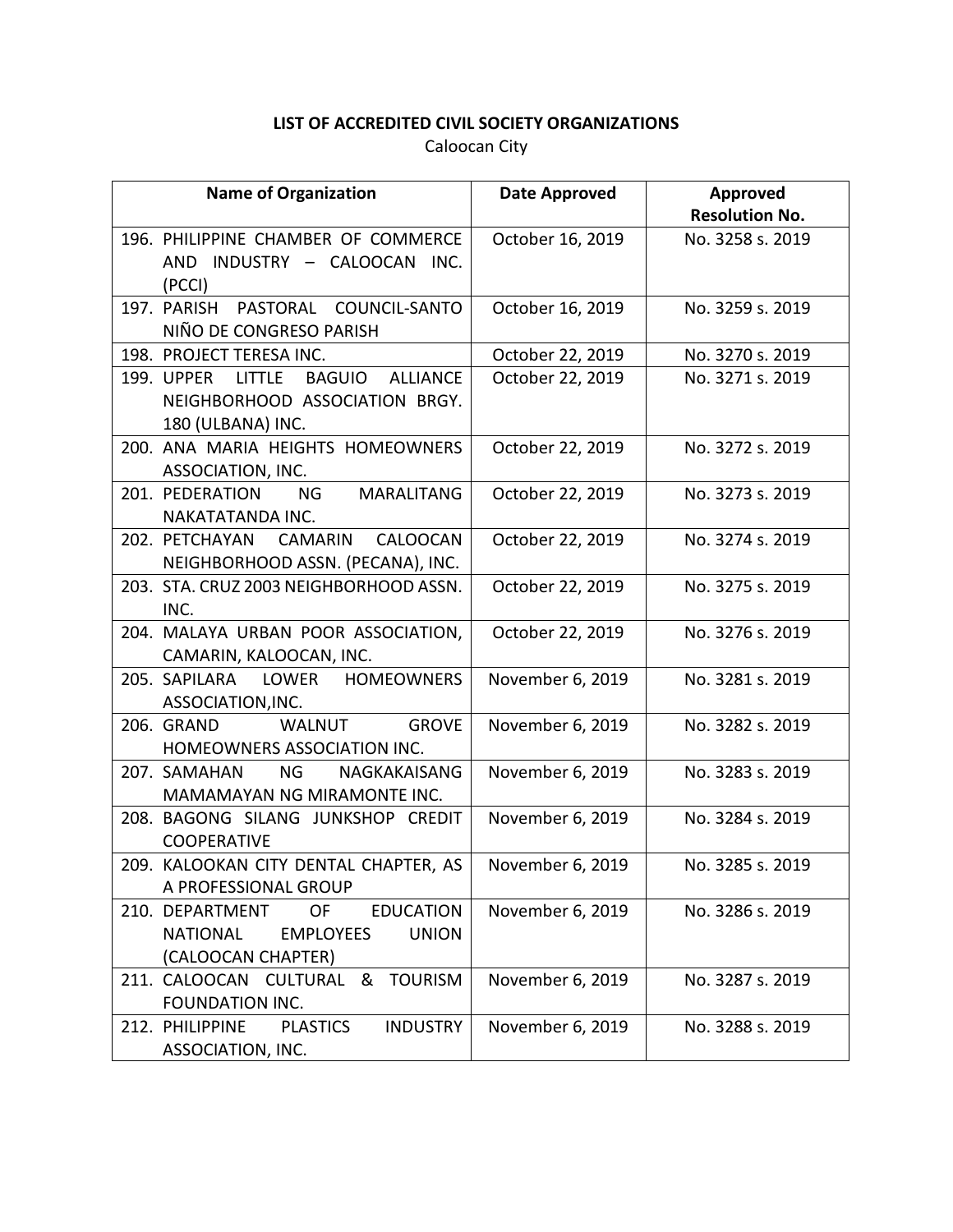| <b>Name of Organization</b>                              | Date Approved     | Approved              |
|----------------------------------------------------------|-------------------|-----------------------|
|                                                          |                   | <b>Resolution No.</b> |
| 213. GENERAL PARENTS-TEACHERS                            | November 13, 2019 | No. 3305 s. 2019      |
| ASSOCIATION FEDERATION CALOOCAN                          |                   |                       |
| 214. PMA- CALOOCAN CITY<br><b>MEDICAL</b>                | November 13, 2019 | No. 3306 s. 2019      |
| SOCIETY, INC.                                            |                   |                       |
| 215. CALOOCAN RIDERS CLUB INC.                           | November 13, 2019 | No. 3307 s. 2019      |
| 216. AREA MAYPAJO ELECTRIC TRICYCLE                      | November 13, 2019 | No. 3308 s. 2019      |
| OPERATOR DRIVER ASSOCIATION                              |                   |                       |
| (AM ETODA) INC.                                          |                   |                       |
| <b>ELDERLY</b><br>217. TANGLAW AT BINHI                  | November 13, 2019 | No. 3309 s. 2019      |
| ASSOCIATION, INC.                                        |                   |                       |
| 218. PALMERA SENIOR CITIZENS                             | November 13, 2019 | No. 3310 s. 2019      |
| <b>ASSOCIATION</b>                                       |                   |                       |
| 219. 10TH AVENUE POBLACION MARKET                        | November 13, 2019 | No. 3311 s. 2019      |
| STALL OWNERS<br><b>VENDORS</b><br>AND                    |                   |                       |
| <b>ASSOCIATION</b>                                       |                   |                       |
| 220. BLOCK 15 HOMEOWNERS                                 | November 13, 2019 | No. 3312 s. 2019      |
| <b>ASSOCIATION</b>                                       |                   |                       |
| 221. PARISH PASTORAL COUNCIL- BIRHEN                     | November 20, 2019 | No. 3319 s. 2019      |
| <b>NG LOURDES PARISH</b><br>222. HOPEVILLE HOMEOWNERS'   |                   | No. 3320 s. 2019      |
| ASSOCIATION, INC.<br><b>PHASE</b><br>$\mathbf{H}$        | November 20, 2019 |                       |
| (CALOOCAN CITY)                                          |                   |                       |
| 223. MERRY HOMES II HOMEOWNERS                           | November 20, 2019 | No. 3321 s. 2019      |
| ASSOCIATION, INC.                                        |                   |                       |
| 224. CONSTELLATION HOMES<br><b>SENIOR</b>                | November 20, 2019 | No. 3322 s. 2019      |
| <b>CITIZENS ASSOCIATION</b>                              |                   |                       |
| 225. PHILIPPINE RED CROSS CALOOCAN                       | November 27, 2019 | No. 3324 s. 2019      |
| <b>CITY CHAPTER</b>                                      |                   |                       |
| 226. CALOOCAN<br><b>NORTH</b><br><b>POWERLINE</b>        | November 27, 2019 | No. 3325 s. 2019      |
| <b>NEIGHBORHOOD</b><br><b>ASSOCIATION</b>                |                   |                       |
| (CNPNAI) INC.                                            |                   |                       |
| 227. BARANGAY<br><b>CITIZENS</b><br>163<br><b>SENIOR</b> | November 27, 2019 | No. 3326 s. 2019      |
| ASSOCIATION, INC.                                        |                   |                       |
| 228. ACTIVE YOUTH ORGANIZATION (AYO)                     | November 27, 2019 | No. 3327 s. 2019      |
| 229. SAMAHANG BLOCK 36                                   | November 27, 2019 | No. 3328 s. 2019      |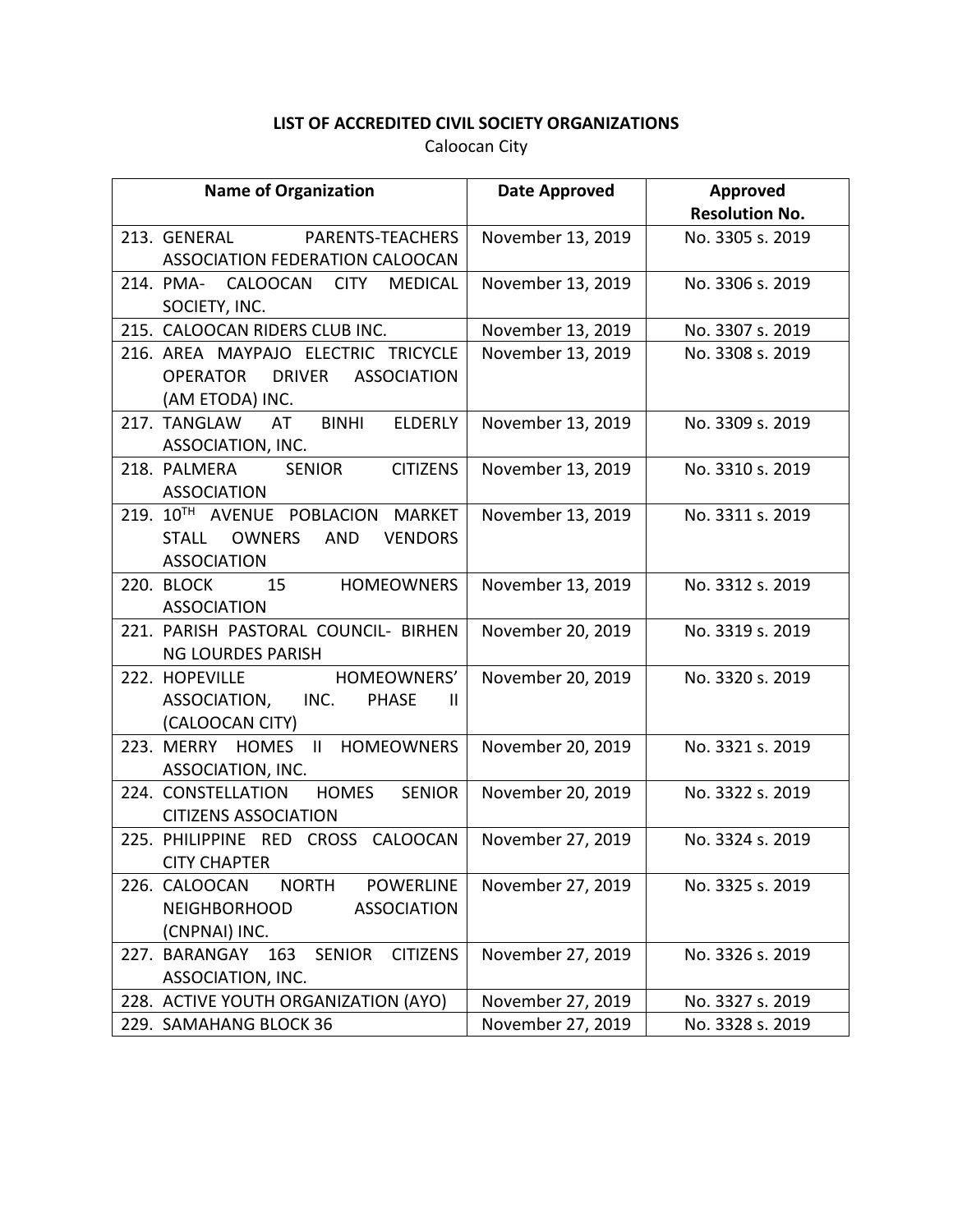| <b>Name of Organization</b>                                                                                                        | <b>Date Approved</b> | Approved              |
|------------------------------------------------------------------------------------------------------------------------------------|----------------------|-----------------------|
|                                                                                                                                    |                      | <b>Resolution No.</b> |
| 230. SWIBER GK VILLAGE HOMEOWNERS<br><b>ASSOCIATION</b>                                                                            | December 11, 2019    | No. 3338 s. 2019      |
| VILLE HOMEOWNERS<br>231. HERMANA<br>ASSOCIATION, INC.                                                                              | December 11, 2019    | No. 3339 s. 2019      |
| 232. PALCREST STO. NIÑO NEIGHBORHOOD<br>ASSOCIATION, INC.                                                                          | December 11, 2019    | No. 3340 s. 2019      |
| 233. CONFEDERATION OF SENIOR CITIZENS<br>ASSOCIATION OF BAGONG SILANG,<br>CALOOCAN CITY, INC.                                      | January 8, 2020      | No. 3354 s. 2020      |
| COMPOUND AMPARO<br>234. JAVIER<br>HOMEOWNERS' ASSOCIATION, INC.                                                                    | January 8, 2020      | No. 3355 s. 2020      |
| 235. SAMAHAN NG PINAGBIGKIS LAHI SA<br>RESERVE AREA (SAPILARA)                                                                     | January 8, 2020      | No. 3356 s. 2020      |
| 236. GOLDEN<br>AGE<br><b>SENIOR</b><br><b>CITIZEN</b><br>ASSOCIATION OF BAGBAGUIN INC.                                             | January 8, 2020      | No. 3357 s. 2020      |
| 237. SENIOR CITIZENS ORGANIZATION OF<br>PHASE 8-B (SCOOP)                                                                          | January 8, 2020      | No. 3358 s. 2020      |
| 238. COMMUNITY ORGANIZATION<br><b>OF</b><br><b>SENIOR CITIZENS</b>                                                                 | January 8, 2020      | No. 3359 s. 2020      |
| 239. SAMAHAN NG TANGLAW<br><b>SENIOR</b><br>CITIZENS (S.T.S.C.)                                                                    | January 8, 2020      | No. 3360 s. 2020      |
| 240. SENIOR CITIZENS ASSOCIATION OF<br>SHELTERVILLE, INC.                                                                          | January 22, 2020     | No. 3368 s. 2020      |
| 241. CALOOCAN CITY DISTRICT 2 TODA<br><b>FEDERATION INC.</b>                                                                       | January 22, 2020     | No. 3369 s. 2020      |
| <b>MGA</b><br>242. PINAGBUKLOD<br>NG<br><b>NG</b><br>PANGUNAHING MAMAMAYAN<br>LUNGSOD NG CALOOCAN, INC.                            | January 22, 2020     | No. 3370 s. 2020      |
| 243. CORNER SAN VICENTE HOMEOWNERS'<br>ASSOCIATION, INC. (COSAHAI)                                                                 | January 22, 2020     | No. 3371 s. 2020      |
| 244. MAYPAJO SAWATA DAGAT-DAGATAN<br><b>ELECTRIC</b><br><b>BIKE</b><br><b>OPERATORS</b><br><b>AND</b><br>DRIVERS ASSOCIATION, INC. | January 29, 2020     | No. 3377 s. 2020      |
| 245. QSSCAI-QUEENSVILLE SUBDIVISION<br>SENIOR CITIZEN ASSOCIATION INC.                                                             | January 29, 2020     | No. 3378 s. 2020      |
| 246. FOOD OF LIFE BETHEL CHURCH INC.                                                                                               | February 5, 2020     | No. 3380 s. 2020      |